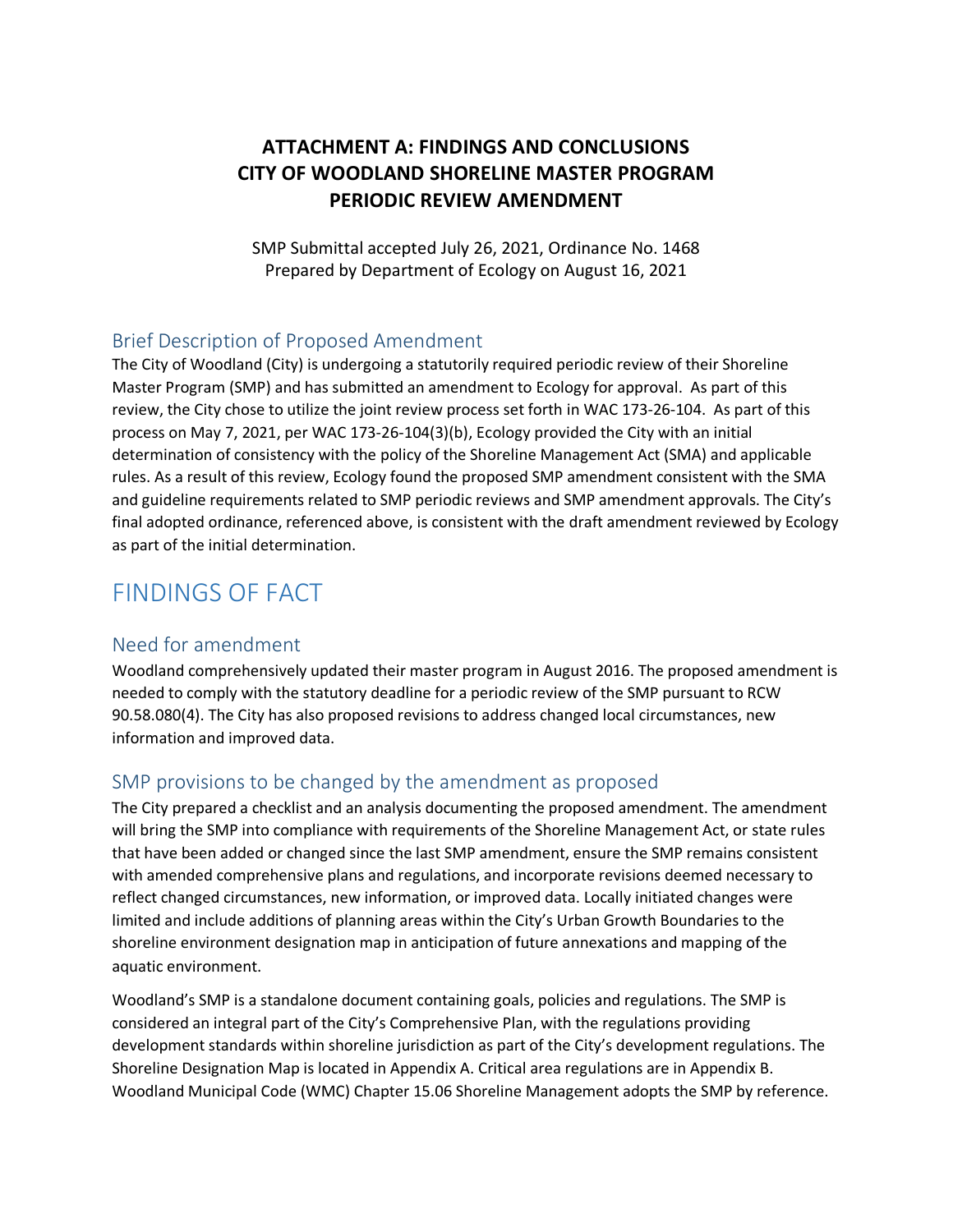The SMP regulates shoreline uses and activities within city limits along segments of the Lewis River and Horseshoe Lake.

The following amendments to the SMP are proposed for compliance with WAC 173-26-090(2)(c)(iii)(A) "To assure that the master program complies with applicable law and guidelines in effect at the time of the review" as identified from the periodic review checklist:

#### *Chapter 2, Definitions*

The following definitions are updated: "Development" and "Substantial development, shoreline."

#### *Chapter 8, Shoreline Administration and Enforcement*

The following changes are proposed:

- The addition of the 90-day timeline target for WSDOT projects, for compliance with RCW 47.01.485;
- The replacement of "receipt" with "filing" for compliance with RCW 90.58.140(6);
- The addition of section 8.15.3, Periodic Review, consistent with WAC 173-26-090; and,
- The addition of section 8.15.4, Optional Joint Review Process, consistent with WAC 173-26-104.

#### *Appendix E, Exemptions from a Shoreline Substantial Development Permit*

The following changes are proposed:

- The update of the shoreline substantial development exemption threshold to \$7,047;
- The update to the replacement threshold for freshwater docks;
- The addition of the exemption of for ADA retrofitting projects; and
- The addition of language identifying projects subject to WAC 173-27-044.

The following amendment to the SMP are proposed to reflect local circumstances:

#### *Appendix A, Shoreline Environment Designations Map*

The addition of new planning areas within the City's Urban Growth Boundaries, consistent with WAC 173-26-150;

In addition to the above changes the City is also proposing to update the Cover Page with a new effective date and City logo, update the Citation Page to identify the 2021 amendment and update the Acknowledgements Page to add in the community members that were instrumental to this amendment process.

### Amendment History, Review Process

The City prepared a public participation program in accordance with WAC 173-26-090(3)(a) to inform, involve and encourage participation of interested persons and private entities, tribes, and applicable agencies having interests and responsibilities relating to shorelines. An important element of the public participation plan is the City's SMP Periodic Review project website<sup>1</sup>. The city's website engaged the public with several different outreach materials including: an outreach video that provides an overview of the periodic review and showcases the shorelines of Woodland, and a survey to help identify areas of the update. Due to the COVID-19 pandemic, the City held public meetings in a virtual format using

<span id="page-1-0"></span> <sup>1</sup><http://www.ci.woodland.wa.us/departments/planning/shoreline.php>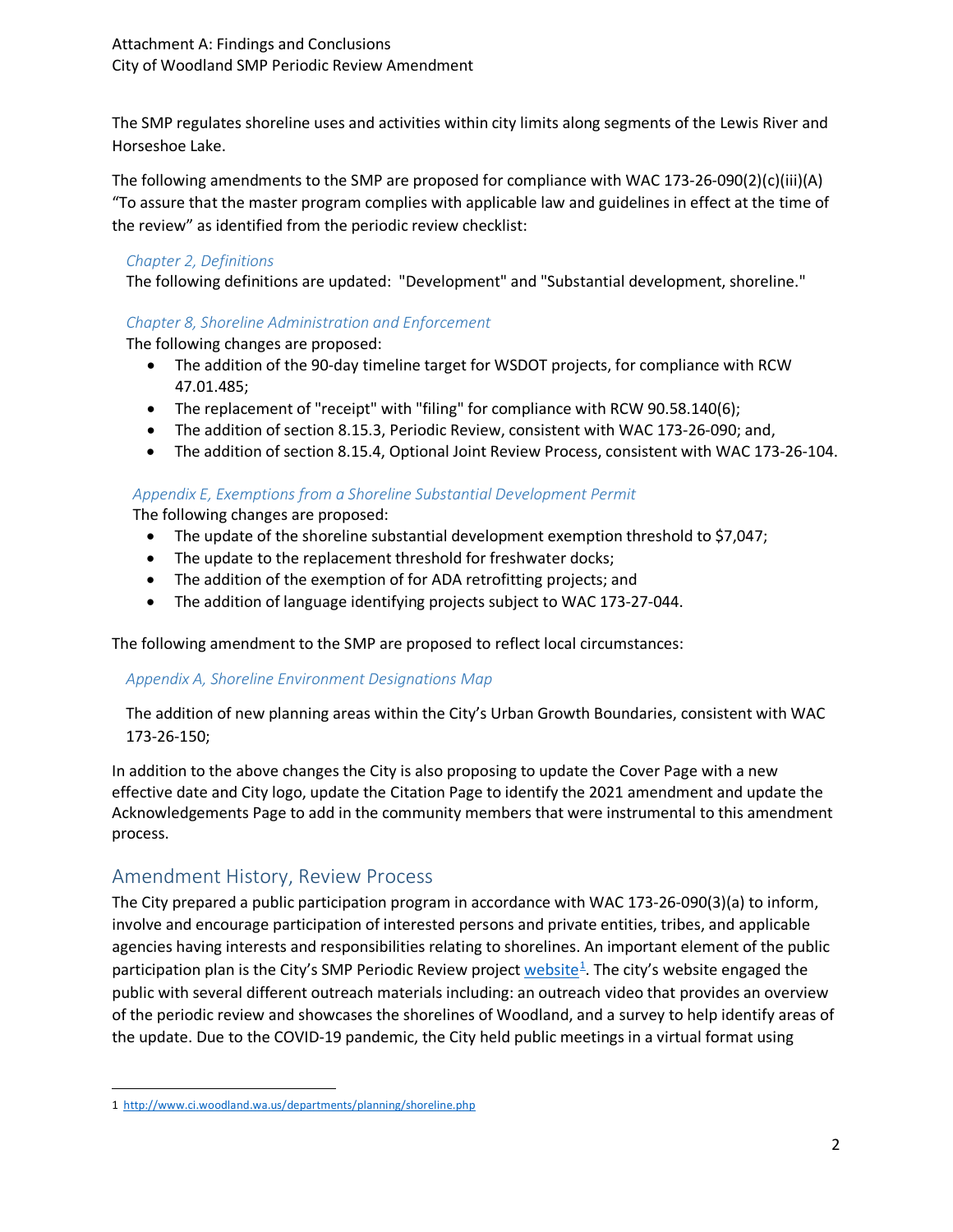GoToMeeting. The Planning Commission held remote meetings addressing this topic, beginning May 18, 2020 and continuing through March 18, 2021.

The City used Ecology's Periodic Review checklist of legislative and rule amendments to review amendments to chapter 90.58 RCW and department guidelines, that have occurred since the master program was last amended, and determine if local amendments were needed to maintain compliance in accordance with WAC 173-26-090(3)(b)(i). The City also reviewed changes to the comprehensive plan and development regulations to determine if the shoreline master program policies and regulations remain consistent with them in accordance with WAC 173-26-090(3)(b)(ii). The City considered whether to incorporate any amendments needed to reflect changed circumstances, new information or improved data in accordance with WAC 173-26-090(3)(b)(iii). The City consulted with Ecology and solicited comments throughout the review process including opportunities to comment on draft materials in April 2020 and January 2021.

The record indicates the City completed a SEPA checklist and issued a Determination of Non-Significance (DNS) on November 24, 2020 for the proposed SMP amendment. Ecology did not comment on the DNS. On January 01, 2021, the Washington State Department of Commerce received the City's 60-day notice of intent to adopt<sup>[2](#page-2-0)</sup>.

The City and Ecology held a joint local/state comment period on the proposed amendments following procedures outlined in WAC 173-26-104. The comment period began on February 3, 2021 and continued through March 8, 2021. A joint public hearing before the Planning Commission was held virtually via GoToMeeting on March 18, 2021.

The City provided notice to local parties, including a statement that the hearing was intended to address the periodic review in accordance with WAC 173-26-090(3)(c)(ii). The City's record indicates notice of the hearing was published on February 3, 2021 in *The Reflector*.

Ecology distributed notice of the joint comment period to state interested parties on January 28, 2021. Separate notice, and an invitation to consult, was sent on January 28, 2021 to the Yakama Tribe, Cowlitz Indian Tribe and the Confederated Tribes of Grand Ronde.

The City accepted public comments on the proposed SMP amendments during the 30-day public comment period. On April 20, 2021, the City prepared a SMP periodic review comment response letter which included a summary of comments received and the City's responses. Several comments were received from interested citizens. The comments focused on the proposed changes to the Shoreline Environment Map. The city did not propose changes as a result of the comments received; however, the City did use the comments as an opportunity to have a dialogue with the commenters to discuss how the map affected property and the impacts of the periodic review on the shorelines and shorelands of Woodland.

Ecology has reviewed all the comments received during the joint review process along with the City's responses. Ecology finds the City's responses are consistent with the statutory obligations for conducting periodic reviews. The City considered whether to incorporate amendments to reflect changed circumstances, new information, or improved data, as provided or raised during the comment

<span id="page-2-0"></span> $2$  pursuant to RCW 36.70A.106 and WAC 173-26-104(2)(a)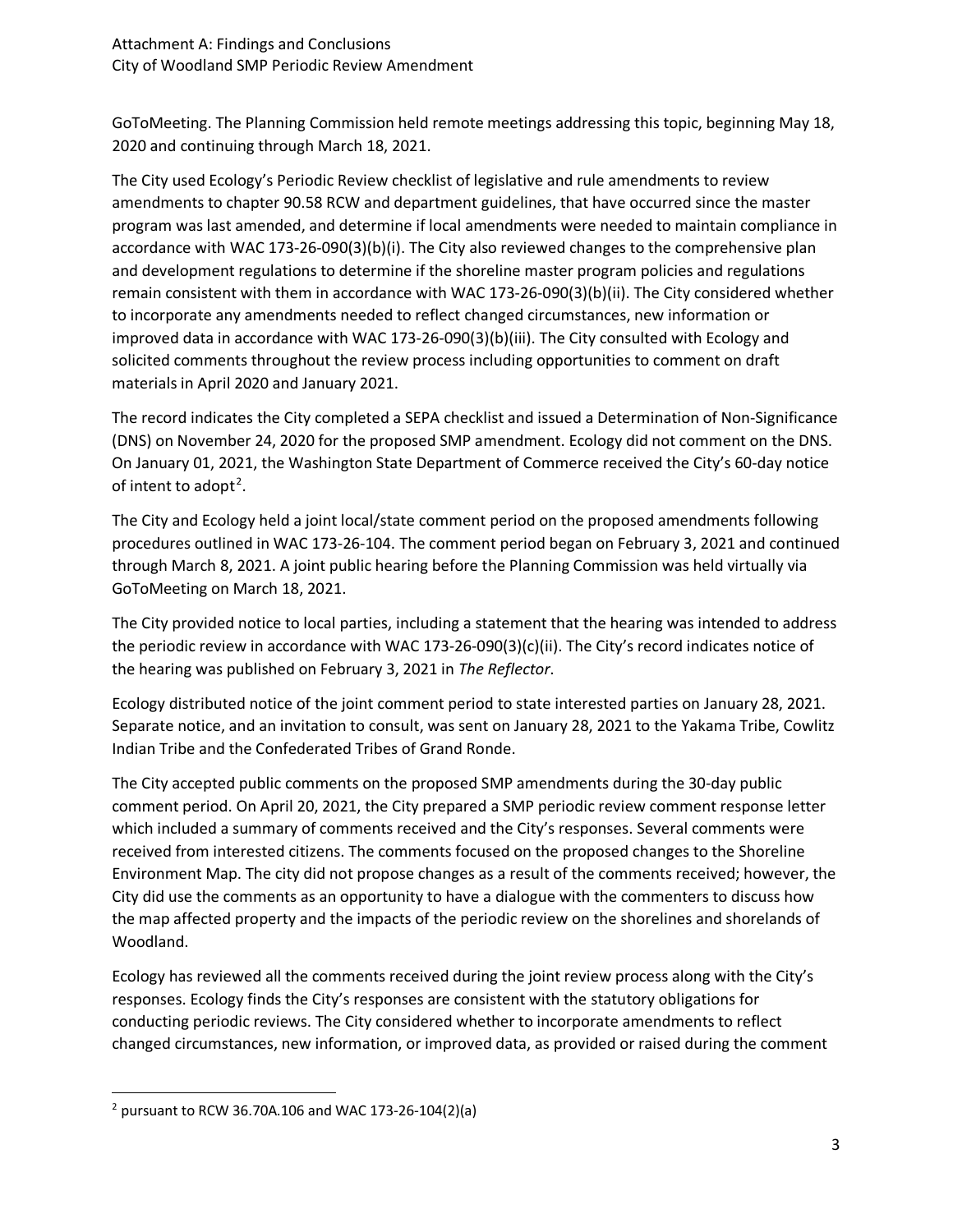period. Ecology concurs, that no additional amendments related to public comments are warranted at this time based upon the significance of this information and the existing SMP provisions.

### Initial Determination of Consistency

As part of this review, the City chose to utilize the joint review process set forth in WAC 173-26-104. After the joint local-state comment period and hearing, and consideration of the comments received, the City submitted the proposed amendment to Ecology for initial review. Ecology is required under WAC 173-26-104(3)(b) to provide the City with an initial determination of consistency with the policy of the Shoreline Management Act (SMA) and applicable rules.

The proposed SMP amendments were received by Ecology on April 23, 2021 for initial state review. The submittal was supplemented on April 27 and April 30, 2021, and verified as complete on May 4, 2021. This began Ecology's review and initial determination.

We provided the City a formal written statement documenting our initial determination.

Ecology considered the record, including comments received and the City's responses to these comments, and concluded the proposal was consistent with applicable laws and rules. Ecology prepared an initial determination that the amendment is consistent with the policy of the SMA and applicable guidelines. A written statement of initial concurrence was sent to the City of May 7, 2021. Based upon this determination, Ecology advised the City to proceed with local adoption of the proposed SMP amendment.

### Final Submittal

With passage of Ordinance #1468, on June 7, 2021, the City authorized staff to forward the proposed amendments to Ecology for formal approval. The City's final submittal of the SMP amendment was received by Ecology verified complete on July 26, 2021.

### Consistency Review

### *Consistency with Chapter 90.58 RCW*

The proposed amendment has been reviewed for consistency with the policy of RCW 90.58.020 and the approval criteria of RCW 90.58.090(3), (4) and (5). The City has also provided evidence of its compliance with SMA procedural requirements for amending their SMP contained in RCW 90.58.090(1) and (2).

### *Consistency with applicable guidelines (Chapter 173-26 WAC, Part III)*

The proposed amendment has been reviewed for compliance with the requirements of the applicable Shoreline Master Program Guidelines (WAC 173-26-171 through 251 and 173-26-020 definitions). This includes review for compliance with the SMP amendment criteria found in WAC 173-26-201(1)(c) along with review of the SMP Periodic Review Checklist completed by the City.

### *Consistency with SEPA Requirements*

The City submitted evidence of SEPA compliance in the form of a SEPA checklist and issued a Determination of Non-Significance (DNS) for the proposed SMP amendments.

### *Other Studies or Analyses supporting the SMP amendment*

Ecology also reviewed supporting documents prepared for the City in support of the SMP amendment. These documents include a public participation plan, a periodic review checklist and a gap analysis.